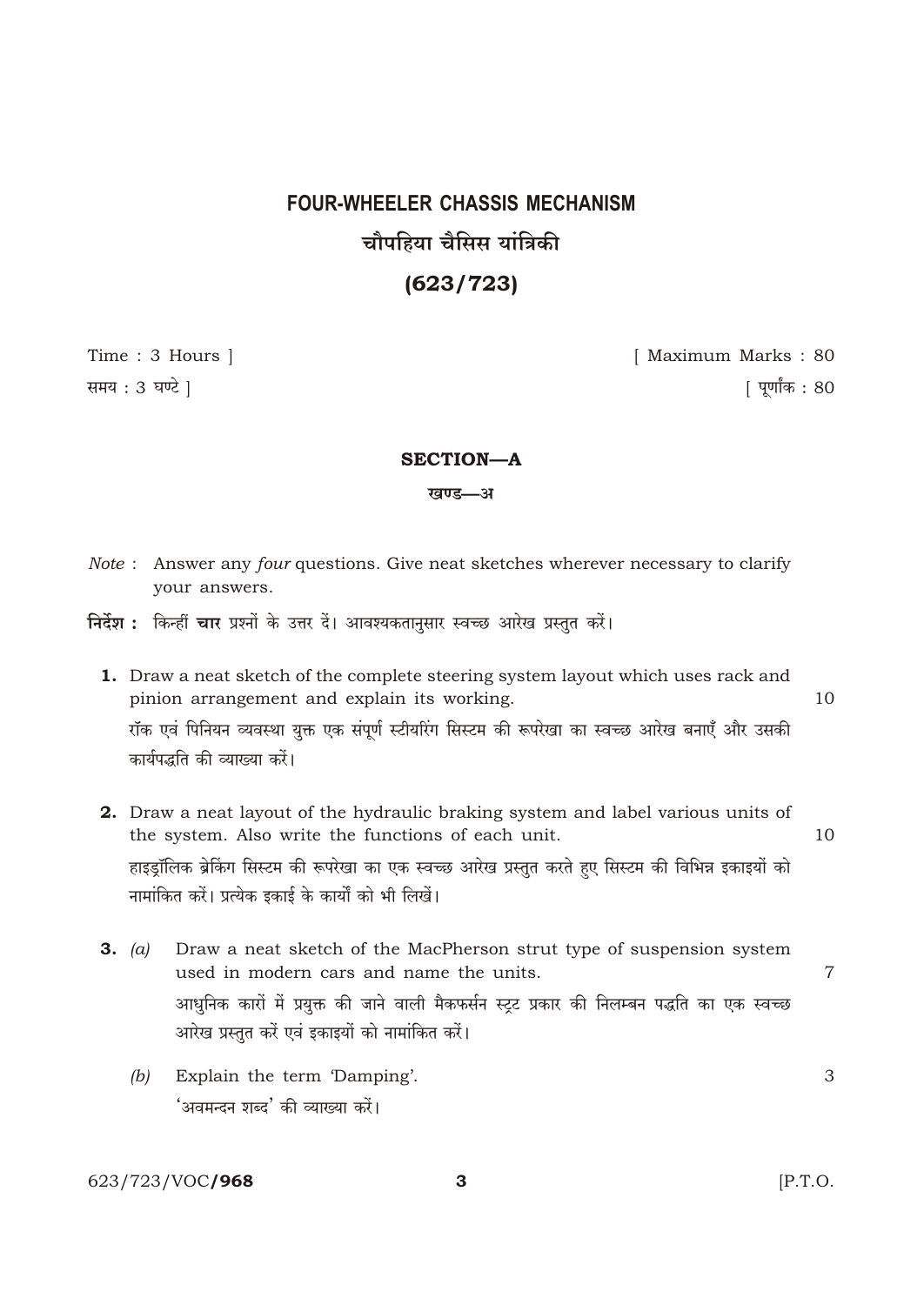| <b>4.</b> (a) | Why do we need a clutch in the automobiles?                                                                         | 4 |
|---------------|---------------------------------------------------------------------------------------------------------------------|---|
|               | ऑटोमोबाइलों में हमें क्लच की आवश्यकता क्यों पड़ती है?                                                               |   |
| (b)           | Why do we need a gearbox in the transmission power to the wheels of the<br>automobile?                              | 4 |
|               | ऑटोमोबाइल के पहियों तक शक्ति के अंतरण के लिए हमें उसमें गियरबॉक्स की आवश्यकता क्यों पड़ती<br>है?                    |   |
| (c)           | Why do we use multiple-plate clutch in a two wheeler?                                                               | 2 |
|               | एक दुपहिया वाहन में हम मल्टीपुल-प्लेट क्लच का प्रयोग क्यों करते हैं?                                                |   |
| 5. $(a)$      | Show how the steered wheel of the automobile is mounted and label the<br>details.                                   | 8 |
|               | ऑटोमोबाइल के परिचालित पहिए को किस प्रकार अग्रगति प्रदान की जाती है, प्रदर्शित करें एवं विवरणों<br>को नामांकित करें। |   |
| (b)           | What will be the result if the tyres are over- or under-inflated?                                                   | 2 |
|               | अधिक अथवा कम फुलाये गए टायरों के प्रयोग का क्या परिणाम होता है?                                                     |   |
|               | <b>SECTION-B</b>                                                                                                    |   |
|               | खण्ड—ब                                                                                                              |   |
|               | <i>Note</i> : Answer any <i>four</i> questions.                                                                     |   |
|               | निर्देश : किन्हीं चार प्रश्नों के उत्तर दें।                                                                        |   |
|               | 6. Explain the terms castor, camber and kingpin inclination in steering geometry.                                   | 5 |
|               | स्टीयरिंग ज्यामिति में कैस्टर, कैम्बर तथा किंगपिन आनति की व्याख्या करें।                                            |   |
|               | <b>7.</b> What are the functions of the differential in a vehicle?                                                  | 5 |
|               | एक वाहन में अवकलक के कार्य क्या हैं?                                                                                |   |
|               | <b>8.</b> Why do we need to consider safety aspects in an automobile garage and what<br>precautions should we take? | 5 |

एक ऑटोमोबाइल गैरेज में हमें सुरक्षात्मक पहलू को क्यों महत्त्व देना चाहिए तथा हमें किन सावधानियों का ध्यान रखना चाहिए?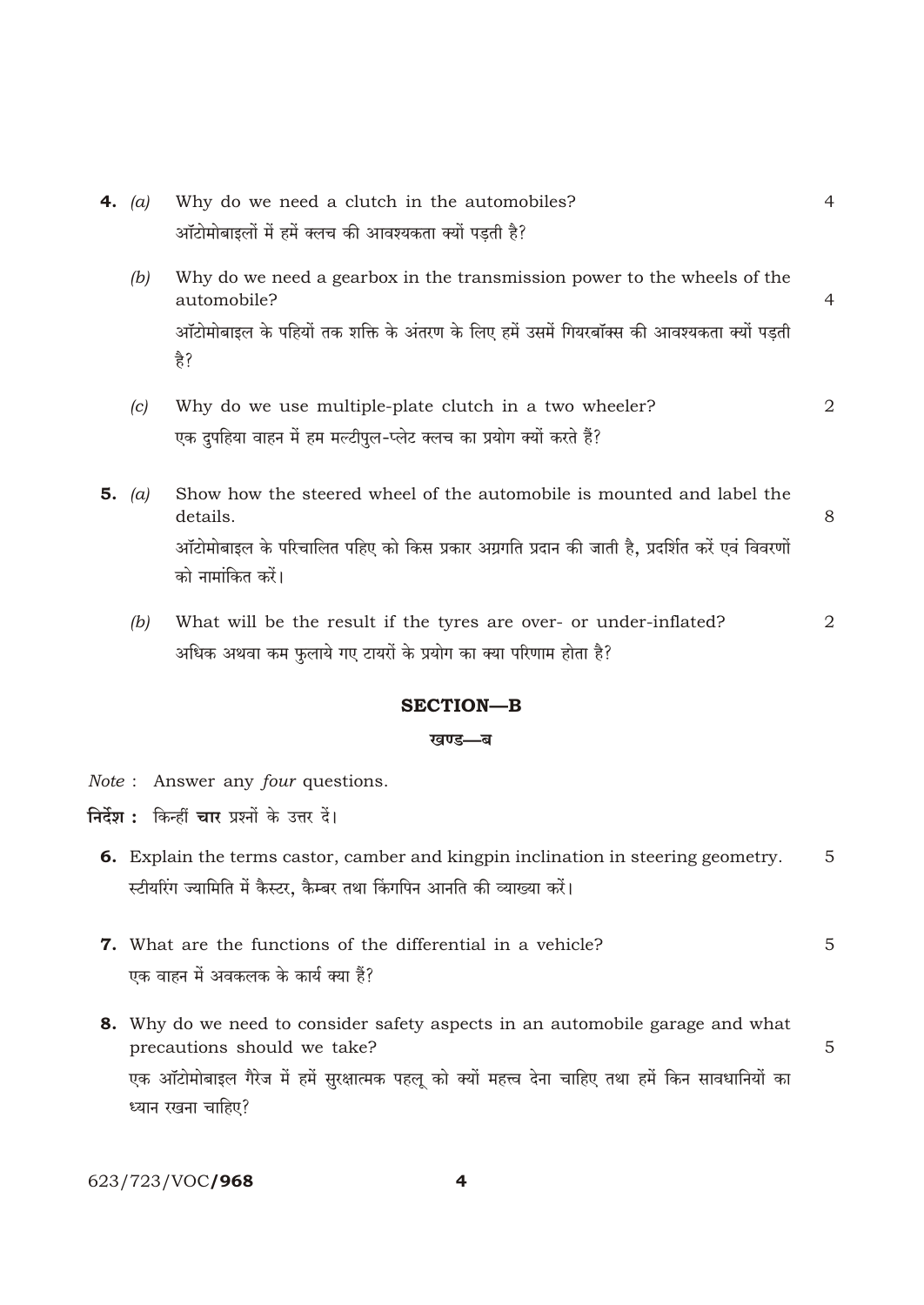- 9. What are the uses of the following garage equipments? निम्नलिखित गैरेज-उपकरणों की उपयोगिताएँ क्या हैं?
	- Hydraulic Hoist  $(a)$ हाइड्रॉलिक हॉयस्ट
	- $(b)$ Cranes क्रेन
- 10. Compare the use of disc brake with drum brake in vehicle braking. 5 वाहन को ब्रेक लगाने में डिस्क ब्रेक एवं डूम ब्रेक की उपयोगिता की तुलना करें।

#### **SECTION-C**

#### खण्ड—स

- Note: Fill in the blanks/Answer the following in short and write in your answer-book:  $1 \times 10 = 10$
- निर्देश : अपनी उत्तर-पुस्तिका में रिक्त स्थानों की पूर्ति करें/निम्न का संक्षेप में उत्तर लिखें :
- 11. The iron that comes out of the blast furnace is called -धमन भट्टी से बाहर निकलने वाले लोहे को —— कहा जाता है।
- 12. The material used for ball-bearing is an alloy of  $\frac{1}{\sqrt{1-\frac{1}{n}}}$ . बॉल-बियरिंग के लिए प्रयुक्त की जाने वाली धातु —— का अयस्क है।
- 13. The screwdriver which has cross-head to match the head of a screw is -स्क्रू के सिरे से सुमेलित होने वाले क्रॉसहेड से युक्त स्क्रूड्राइवर है - |
- 14. What are the uses of a combination plier? 'कम्बिनेशन प्लायर' की क्या उपयोगिताएँ हैं?
- 15. Explain the term 'Least Count'. 'न्यूनतम संख्या' से क्या आशय है?

623/723/VOC/968

 $\overline{5}$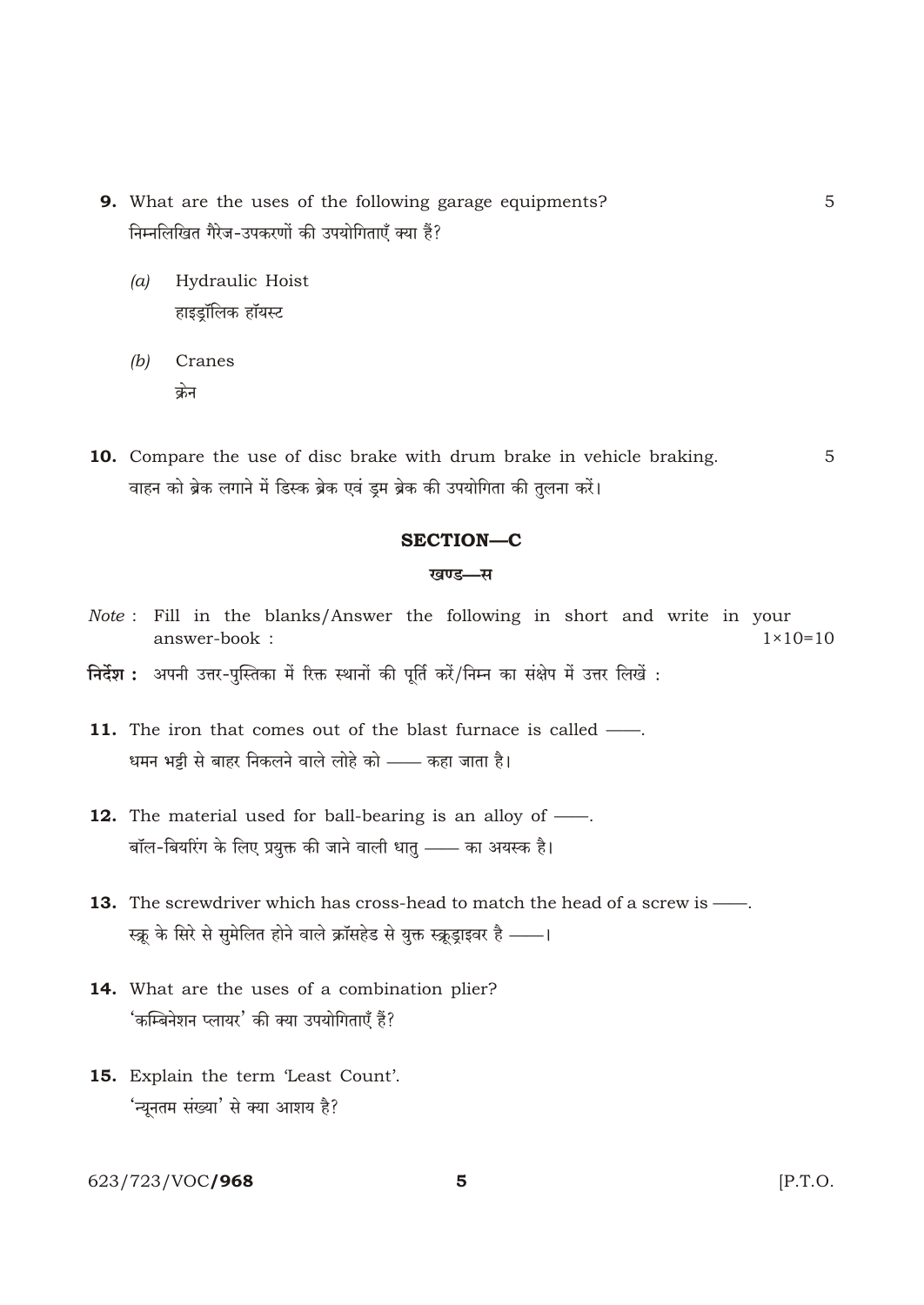- 16. How will you make a hole in a metal block? धात के एक ब्लॉक में आप किस प्रकार छिद्र बनाएँगे?
- 17. What is done on an accident victim whose breathing has stopped as a First Aid? एक दुर्घटनाग्रस्त व्यक्ति, जिसकी श्वसन-क्रिया अवरूद्ध हो गई हो, की प्राथमिक चिकित्सा किस प्रकार की जानी चाहिए?
- 18. Name the gases used in gas welding. गैस वेल्डिंग में प्रयुक्त गैसों के नाम लिखें।
- 19. Hydraulic brakes work on the principle of law. हाइड़ॉलिक ब्रेक —— नियम के सिद्धांत के अनुसार कार्य करते हैं।
- 20. What will happen inside the clutch assembly when the driver depresses the clutch pedal? जब चालक क्लच पेडल के दबाता है, तो क्लच समुच्चयन के अंतर्गत क्या प्रभाव पडता है?

## **SECTION-D**

### खण्ड—ट

- Note: Choose the correct answer from the alternatives given below of each question and write it in your answer-book :  $1 \times 10 = 10$
- निर्देश : प्रत्येक प्रश्न के नीचे दिए गए विकल्पों में से सही उत्तर का चयन करें तथा अपनी उत्तर-पुस्तिका में लिखें :
- 21. The teeth of a gear are cut at an angle to the axis of rotation of the gear is called गियर के दाँतों को गियर के घूर्णन की घुरी के समकक्ष कोण पर काटा जाता है। उसे कहते हैं
	- Spur gear  $(b)$  Helical gear  $(a)$ स्पर गियर हेलिकल गियर
	- Bevel gear  $(c)$ बेवेल रियर
- 22. Gear ratio between two meshing gears is defined as दो जुड़नशील गियरों के मध्य गियर-अनुपात को कहा जाता है
	- number of driving gear teeth  $(b)$  number of teeth on driven gear  $(a)$ परिचालक गियर के दाँतों की संख्या परिचालित गियर के दाँतों की संख्या
	- percentage of speed of the driver to the driven  $(c)$ परिचालक एवं परिचालित की गति का प्रतिशत

623/723/VOC/968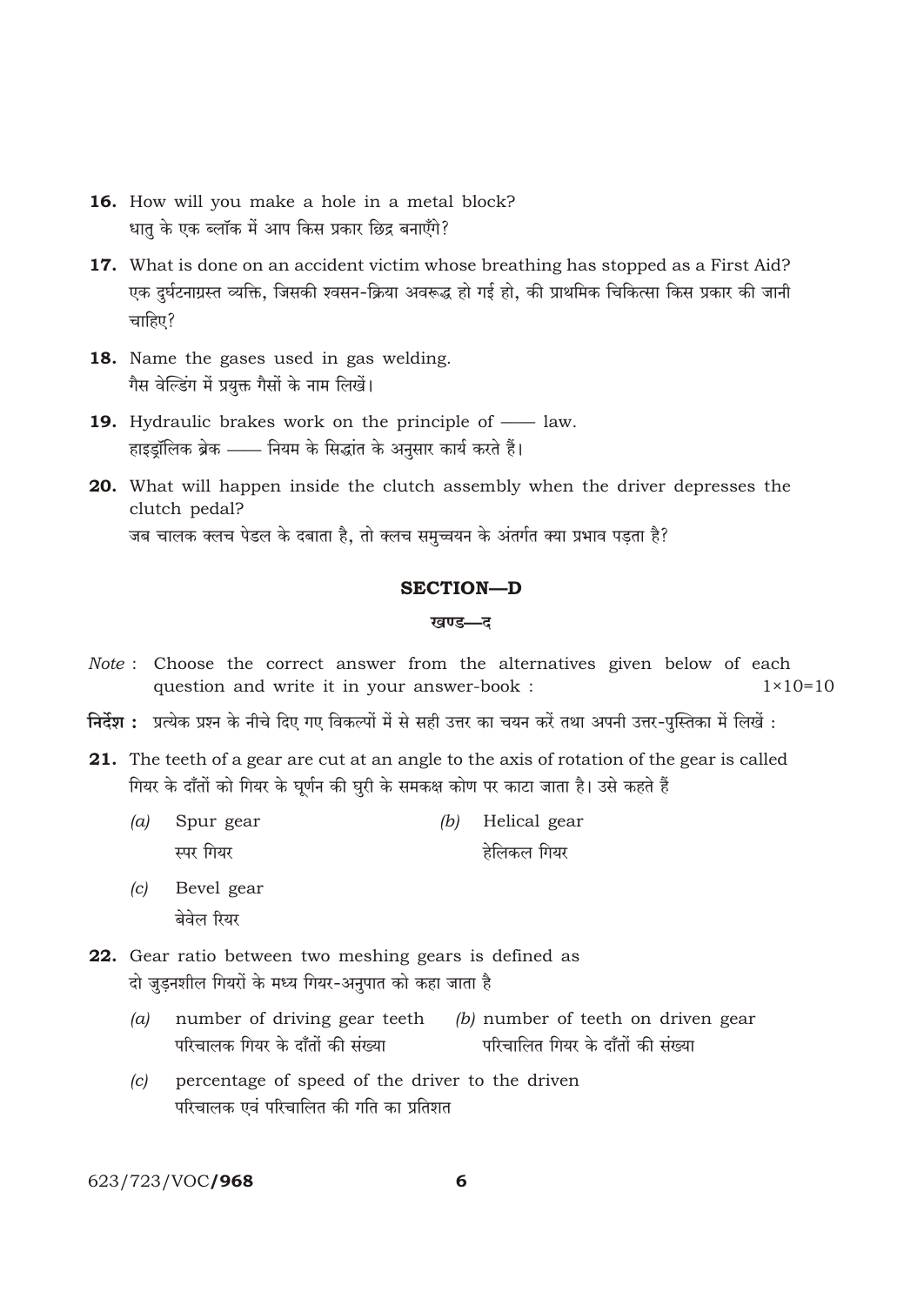**23.** The 4-wheel-drive vehicle will have a — in addition to a gearbox in its transmission. चौपहिया वाहन के संचारण में एक गियरबॉक्स के अतिरिक्त एक —— भी होता है।

- $(a)$  transfer case  $(b)$  slip differential स्लिप डिफरेंशियल ट्रांस्फर केस
- $\left( c\right)$ vacuum booster वैक्यूम बूस्टर
- 24. Tyre rotation during servicing of a vehicle is done in order to किसी वाहन की मरम्मत के दौरान टायरों का घूर्णन किसलिए किया जाता है?
	- reduce wear in treads (b) achieve uniform wear of all tyres  $(a)$ चालन के दौरान घिसाव में कमी सभी टायरों में समान घिसाव
	- (c) have better cushioning effect बेहतर अनुकूलन प्रभाव
- 25. The cross-section of leaves of a bent spring is बेंट स्प्रिंग के पर्णों का अनुप्रस्थ काट होता है
	- $(a)$ square  $(b)$  hollow circular खोखला गोलाकार वर्गाकार
	- rectangular  $\left( c\right)$ समकोणीय

26. A heavy vehicle having larger wheelbase will be - number of universal joints. अपेक्षाकृत बड़े पहिए पर आधारित एक वाहन में यूनिवर्सल जॉइंट की संख्या —— होगी।

- $(a)$ three  $(b)$  four तीन चार
- $(c)$ two दो

623/723/VOC/968